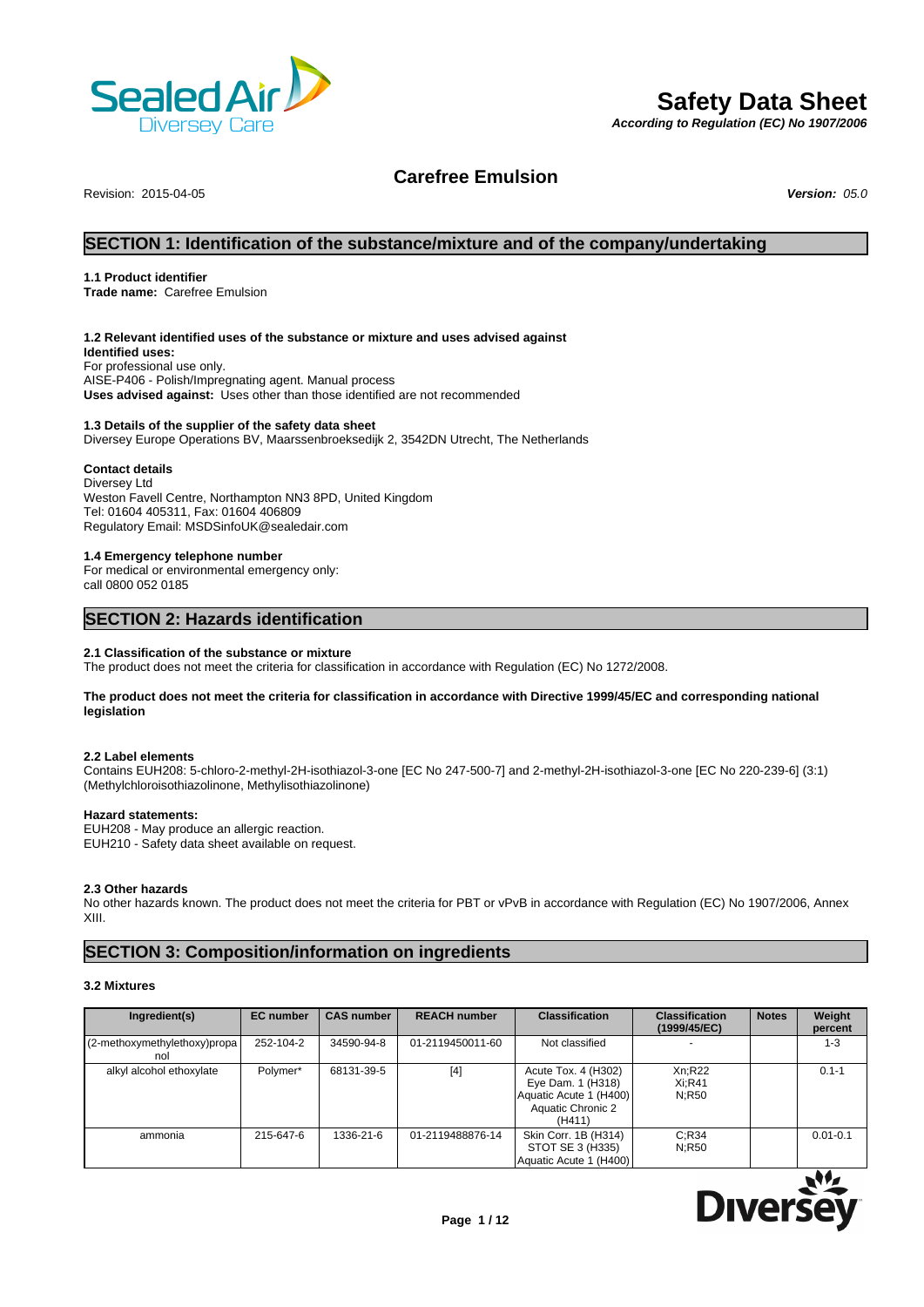| < 0.01 |
|--------|
|--------|

\* Polymer.

For the full text of the R, H and EUH phrases mentioned in this Section, see Section 16.

Workplace exposure limit(s), if available, are listed in subsection 8.1.

[1] Exempted: ionic mixture. See Regulation (EC) No 1907/2006, Annex V, paragraph 3 and 4. This salt is potentially present, based on calculation, and included for classification and labelling purposes only. Each starting material of the ionic mixture is registered, as required.

[2] Exempted: included in Annex IV of Regulation (EC) No 1907/2006.

[3] Exempted: Annex V of Regulation (EC) No 1907/2006.

[4] Exempted: polymer. See Article 2(9) of Regulation (EC) No 1907/2006.

## **SECTION 4: First aid measures**

| 4.1 Description of first aid measures                                                        |                                                                                                                         |
|----------------------------------------------------------------------------------------------|-------------------------------------------------------------------------------------------------------------------------|
| <b>Inhalation</b>                                                                            | Get medical attention or advice if you feel unwell.                                                                     |
| <b>Skin contact:</b>                                                                         | Wash skin with plenty of lukewarm, gently flowing water. If skin irritation occurs: Get medical advice<br>or attention. |
| Eye contact:                                                                                 | Rinse cautiously with water for several minutes. If irritation occurs and persists, get medical<br>attention.           |
| Ingestion:                                                                                   | Rinse mouth. Immediately drink 1 glass of water. Get medical attention or advice if you feel unwell.                    |
| Self-protection of first aider:                                                              | Consider personal protective equipment as indicated in subsection 8.2.                                                  |
| A.O. Mast because the characteristic starts and affects. In this words were the final of the |                                                                                                                         |

| 4.2 MOSt important symptoms and effects, both acute and delayed |                                             |
|-----------------------------------------------------------------|---------------------------------------------|
| Inhalation:                                                     | No known effects or symptoms in normal use. |
| Skin contact:                                                   | No known effects or symptoms in normal use. |
| Eye contact:                                                    | No known effects or symptoms in normal use. |
| Ingestion:                                                      | No known effects or symptoms in normal use. |
|                                                                 |                                             |

## **4.3 Indication of any immediate medical attention and special treatment needed**

No information available on clinical testing and medical monitoring. Specific toxicological information on substances, if available, can be found in section 11.

## **SECTION 5: Firefighting measures**

## **5.1 Extinguishing media**

Carbon dioxide. Dry powder. Water spray jet. Fight larger fires with water spray jet or alcohol-resistant foam.

## **5.2 Special hazards arising from the substance or mixture**

No special hazards known.

#### **5.3 Advice for firefighters**

As in any fire, wear self contained breathing apparatus and suitable protective clothing including gloves and eye/face protection.

## **SECTION 6: Accidental release measures**

#### **6.1 Personal precautions, protective equipment and emergency procedures**

No special measures required.

#### **6.2 Environmental precautions**

Do not allow to enter drainage system, surface or ground water. Dilute with plenty of water.

#### **6.3 Methods and material for containment and cleaning up**

Absorb with liquid-binding material (sand, diatomite, universal binders, sawdust).

#### **6.4 Reference to other sections**

For personal protective equipment see subsection 8.2. For disposal considerations see section 13.

## **SECTION 7: Handling and storage**

#### **7.1 Precautions for safe handling**

## **Measures to prevent fire and explosions:**

No special precautions required.

#### **Measures required to protect the environment:**

For environmental exposure controls see subsection 8.2.

#### **Advices on general occupational hygiene:**

Handle in accordance with good industrial hygiene and safety practice. Keep away from food, drink and animal feeding stuffs. Do not mix with other products unless adviced by Sealed Air. Wash hands before breaks and at the end of workday. Wash face, hands and any exposed skin thoroughly after handling. Take off immediately all contaminated clothing. Use personal protective equipment as required. Use only with adequate ventilation.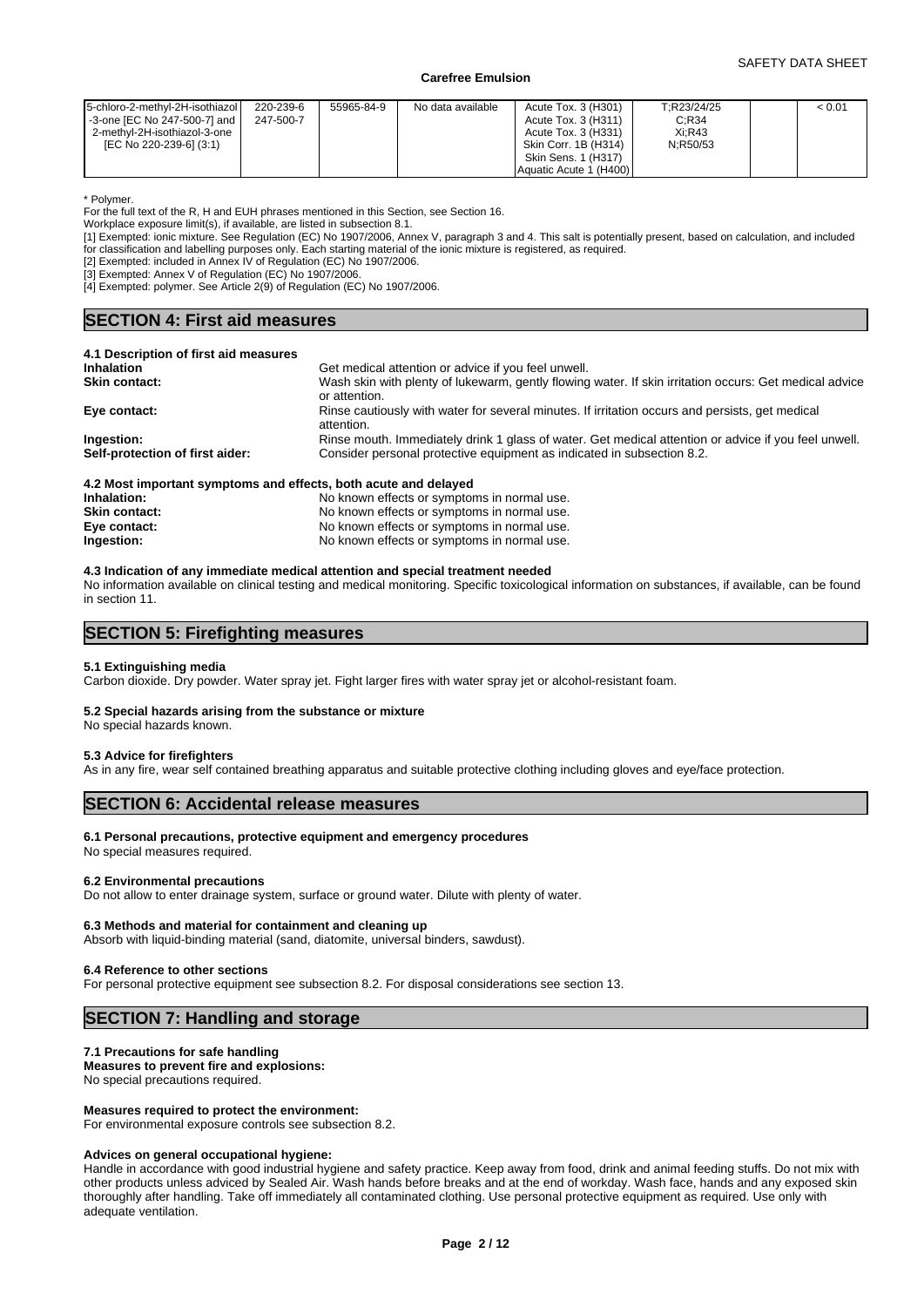## **7.2 Conditions for safe storage, including any incompatibilities**

Store in accordance with local and national regulations. Keep only in original container. Store in a closed container. For conditions to avoid see subsection 10.4. For incompatible materials see subsection 10.5.

## **7.3 Specific end use(s)**

No specific advice for end use available.

## **SECTION 8: Exposure controls/personal protection**

## **8.1 Control parameters Workplace exposure limits**

Air limit values, if available:

Biological limit values, if available:

Recommended monitoring procedures, if available:

Additional exposure limits under the conditions of use, if available:

## **DNEL/DMEL and PNEC values**

## **Human exposure**

DNEL oral exposure - Consumer (mg/kg bw)

| Ingredient(s)                                                                                                       | <b>Short term - Local</b><br>effects | <b>Short term - Systemic</b><br>effects | Long term - Local<br>effects | Long term - Systemic  <br>effects |
|---------------------------------------------------------------------------------------------------------------------|--------------------------------------|-----------------------------------------|------------------------------|-----------------------------------|
| (2-methoxymethylethoxy)propanol                                                                                     |                                      |                                         |                              | 1.67                              |
| alkyl alcohol ethoxylate                                                                                            | No data available                    | No data available                       | No data available            | No data available                 |
| ammonia                                                                                                             |                                      |                                         |                              |                                   |
| 5-chloro-2-methyl-2H-isothiazol-3-one [EC No 247-500-7] and<br>2-methyl-2H-isothiazol-3-one [EC No 220-239-6] (3:1) | No data available                    | No data available                       | No data available            | No data available                 |

|  | DNEL dermal exposure - Worker |  |  |
|--|-------------------------------|--|--|
|--|-------------------------------|--|--|

| Ingredient(s)                                               | Short term - Local | <b>Short term - Systemic</b> | Long term - Local | Long term - Systemic |
|-------------------------------------------------------------|--------------------|------------------------------|-------------------|----------------------|
|                                                             | effects            | effects (mg/kg bw)           | effects           | effects (mg/kg bw)   |
| (2-methoxymethylethoxy)propanol                             | No data available  |                              | No data available | 65                   |
| alkyl alcohol ethoxylate                                    | No data available  | No data available            | No data available | No data available    |
| ammonia                                                     | No data available  | 6.8                          | No data available | 6.8                  |
| 5-chloro-2-methyl-2H-isothiazol-3-one [EC No 247-500-7] and | No data available  | No data available            | No data available | No data available    |
| 2-methyl-2H-isothiazol-3-one [EC No 220-239-6] (3:1)        |                    |                              |                   |                      |

#### DNEL dermal exposure - Consumer

| Ingredient(s)                                                                                                       | Short term - Local | Short term - Systemic | Long term - Local | Long term - Systemic |
|---------------------------------------------------------------------------------------------------------------------|--------------------|-----------------------|-------------------|----------------------|
|                                                                                                                     | effects            | effects (mg/kg bw)    | effects           | effects (mg/kg bw)   |
| (2-methoxymethylethoxy)propanol                                                                                     | No data available  |                       | No data available |                      |
| alkyl alcohol ethoxylate                                                                                            | No data available  | No data available     | No data available | No data available    |
| ammonia                                                                                                             | No data available  |                       | No data available |                      |
| 5-chloro-2-methyl-2H-isothiazol-3-one [EC No 247-500-7] and<br>2-methyl-2H-isothiazol-3-one [EC No 220-239-6] (3:1) | No data available  | No data available     | No data available | No data available    |

DNEL inhalatory exposure - Worker (mg/m<sup>3</sup>) )

| Ingredient(s) |                                                                                                                     | <b>Short term - Local</b> | <b>Short term - Systemic</b> | Long term - Local | Long term - Systemic |
|---------------|---------------------------------------------------------------------------------------------------------------------|---------------------------|------------------------------|-------------------|----------------------|
|               |                                                                                                                     | effects                   | effects                      | effects           | effects              |
|               | (2-methoxymethylethoxy)propanol                                                                                     |                           |                              |                   | 310                  |
|               | alkyl alcohol ethoxylate                                                                                            | No data available         | No data available            | No data available | No data available    |
|               | ammonia                                                                                                             | 36                        | 47.6                         |                   | 47.6                 |
|               | 5-chloro-2-methyl-2H-isothiazol-3-one [EC No 247-500-7] and<br>2-methyl-2H-isothiazol-3-one [EC No 220-239-6] (3:1) | No data available         | No data available            | No data available | No data available    |

#### DNEL inhalatory exposure - Consumer (mg/m<sup>3</sup>) )

| Ingredient(s)                                                                                                       | Short term - Local<br>effects | <b>Short term - Systemic</b><br>effects | Long term - Local<br>effects | <b>I Long term - Systemic  </b><br>effects |
|---------------------------------------------------------------------------------------------------------------------|-------------------------------|-----------------------------------------|------------------------------|--------------------------------------------|
| (2-methoxymethylethoxy)propanol                                                                                     |                               |                                         |                              | 37.2                                       |
| alkyl alcohol ethoxylate                                                                                            | No data available             | No data available                       | No data available            | No data available                          |
| ammonia                                                                                                             |                               |                                         |                              |                                            |
| 5-chloro-2-methyl-2H-isothiazol-3-one [EC No 247-500-7] and<br>2-methyl-2H-isothiazol-3-one [EC No 220-239-6] (3:1) | No data available             | No data available                       | No data available            | No data available                          |

# **Environmental exposure** Environmental exposure - PNEC

| LIIVIIVIIIIVIIWI VADVJUIV<br>$\cdots$ |                   |                                             |                     |                   |
|---------------------------------------|-------------------|---------------------------------------------|---------------------|-------------------|
| Ingredient(s)                         |                   | Surface water, fresh Surface water, marinel | Intermittent (mg/l) | Sewage treatment  |
|                                       | (mg/l)            | (mg/l)                                      |                     | plant (mq/l)      |
| (2-methoxymethylethoxy)propanol       |                   | l .9                                        | 190                 | 4168              |
| alkyl alcohol ethoxylate              | No data available | No data available                           | No data available   | No data available |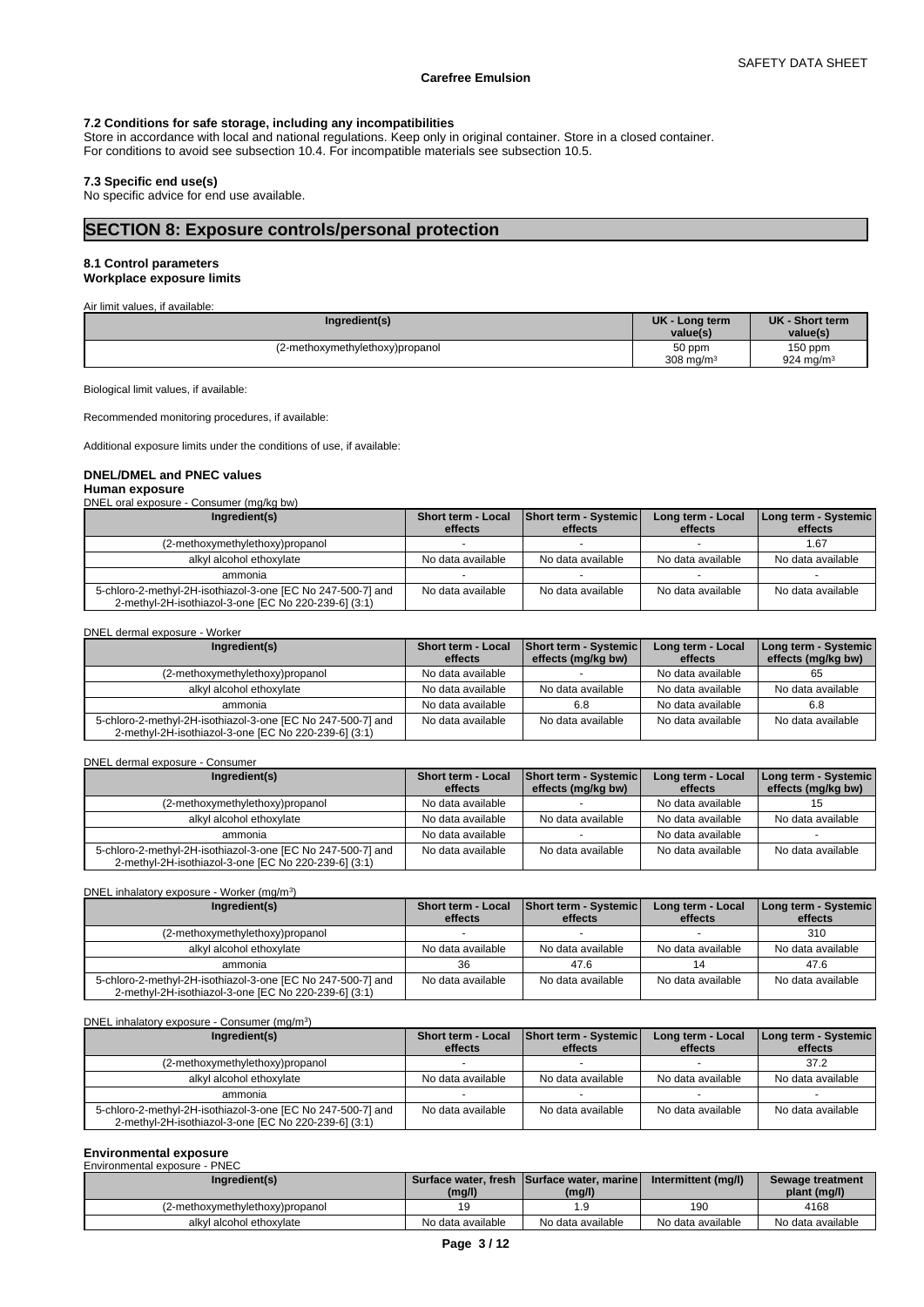| ammonia                                                     | 0.0011            | 0.011             |                   |                   |
|-------------------------------------------------------------|-------------------|-------------------|-------------------|-------------------|
| 5-chloro-2-methyl-2H-isothiazol-3-one IEC No 247-500-71 and | No data available | No data available | No data available | No data available |
| 2-methyl-2H-isothiazol-3-one IEC No 220-239-61 (3:1)        |                   |                   |                   |                   |

Environmental exposure - PNEC, continued

| Ingredient(s)                                                                                                       | l Sediment. freshwater l | Sediment, marine  | Soil (mg/kg)      | Air ( $mq/m3$ )   |
|---------------------------------------------------------------------------------------------------------------------|--------------------------|-------------------|-------------------|-------------------|
|                                                                                                                     | (mg/kg)                  | (mg/kg)           |                   |                   |
| (2-methoxymethylethoxy)propanol                                                                                     | 70.2                     | 7.02              | 2.74              | 190               |
| alkyl alcohol ethoxylate                                                                                            | No data available        | No data available | No data available | No data available |
| ammonia                                                                                                             |                          |                   |                   |                   |
| 5-chloro-2-methyl-2H-isothiazol-3-one [EC No 247-500-7] and<br>2-methyl-2H-isothiazol-3-one [EC No 220-239-6] (3:1) | No data available        | No data available | No data available | No data available |

## **8.2 Exposure controls**

*The following information applies for the uses indicated in subsection 1.2. If available, please refer to the product information sheet for application and handling instructions. Normal use conditions are assumed for this section.*

*Recommended safety measures for handling the undiluted product:*

| Appropriate engineering controls:<br>Appropriate organisational controls: | No special requirements under normal use conditions.<br>Avoid direct contact and/or splashes where possible. Train personnel.                     |
|---------------------------------------------------------------------------|---------------------------------------------------------------------------------------------------------------------------------------------------|
| Personal protective equipment                                             |                                                                                                                                                   |
| Eye / face protection:                                                    | Safety glasses are not normally required. However, their use is recommended in those cases<br>where splashes may occur when handling the product. |
| Hand protection:                                                          | Rinse and dry hands after use. For prolonged contact protection for the skin may be necessary.                                                    |
| <b>Body protection:</b>                                                   | No special requirements under normal use conditions.                                                                                              |
| <b>Respiratory protection:</b>                                            | No special requirements under normal use conditions.                                                                                              |
| <b>Environmental exposure controls:</b>                                   | No special requirements under normal use conditions.                                                                                              |

## **SECTION 9: Physical and chemical properties**

## **9.1 Information on basic physical and chemical properties**

*Information in this section refers to the product, unless it is specifically stated that substance data is listed*

**Method / remark**

**Physical State:** Liquid **Colour:** Milky, White **Odour:** Product specific **Odour threshold:** Not applicable  $pH: ~ 9$  (neat) **Melting point/freezing point (°C):** Not determined **Initial boiling point and boiling range (°C):** Not determined

Substance data, boiling point

| Ingredient(s)                                                                                                       | Value<br>$(^{\circ}C)$ | <b>Method</b>    | Atmospheric pressure<br>(hPa) |
|---------------------------------------------------------------------------------------------------------------------|------------------------|------------------|-------------------------------|
| (2-methoxymethylethoxy)propanol                                                                                     | 189.6                  | Method not given | 1013                          |
| alkyl alcohol ethoxylate                                                                                            | No data available      |                  |                               |
| ammonia                                                                                                             | 28.5                   | Method not given |                               |
| 5-chloro-2-methyl-2H-isothiazol-3-one [EC No 247-500-7] and<br>2-methyl-2H-isothiazol-3-one [EC No 220-239-6] (3:1) | No data available      |                  |                               |

**Method / remark**

**Flash point (°C):** Not applicable. **Sustained combustion:** Not determined **Evaporation rate:** Not determined **Flammability (solid, gas):** Not determined **Upper/lower flammability limit (%):** Not determined

Substance data, flammability or explosive limits, if available:

| Ingredient(s)                  | <b>Lower limit</b><br>(% vol) | <b>Upper limit</b><br>(% vol) |
|--------------------------------|-------------------------------|-------------------------------|
| 2-methoxymethylethoxy)propanol |                               |                               |
| ammonia                        | 15.4                          | $\sim$<br>ບບ.ບ                |

## **Vapour pressure:** Not determined

| Substance data,<br>, vapour pressure |            |               |                      |
|--------------------------------------|------------|---------------|----------------------|
| Ingredient(s)                        | Value      | <b>Method</b> | emperature           |
|                                      | <b>TD.</b> |               | 10 <sub>C</sub><br>ັ |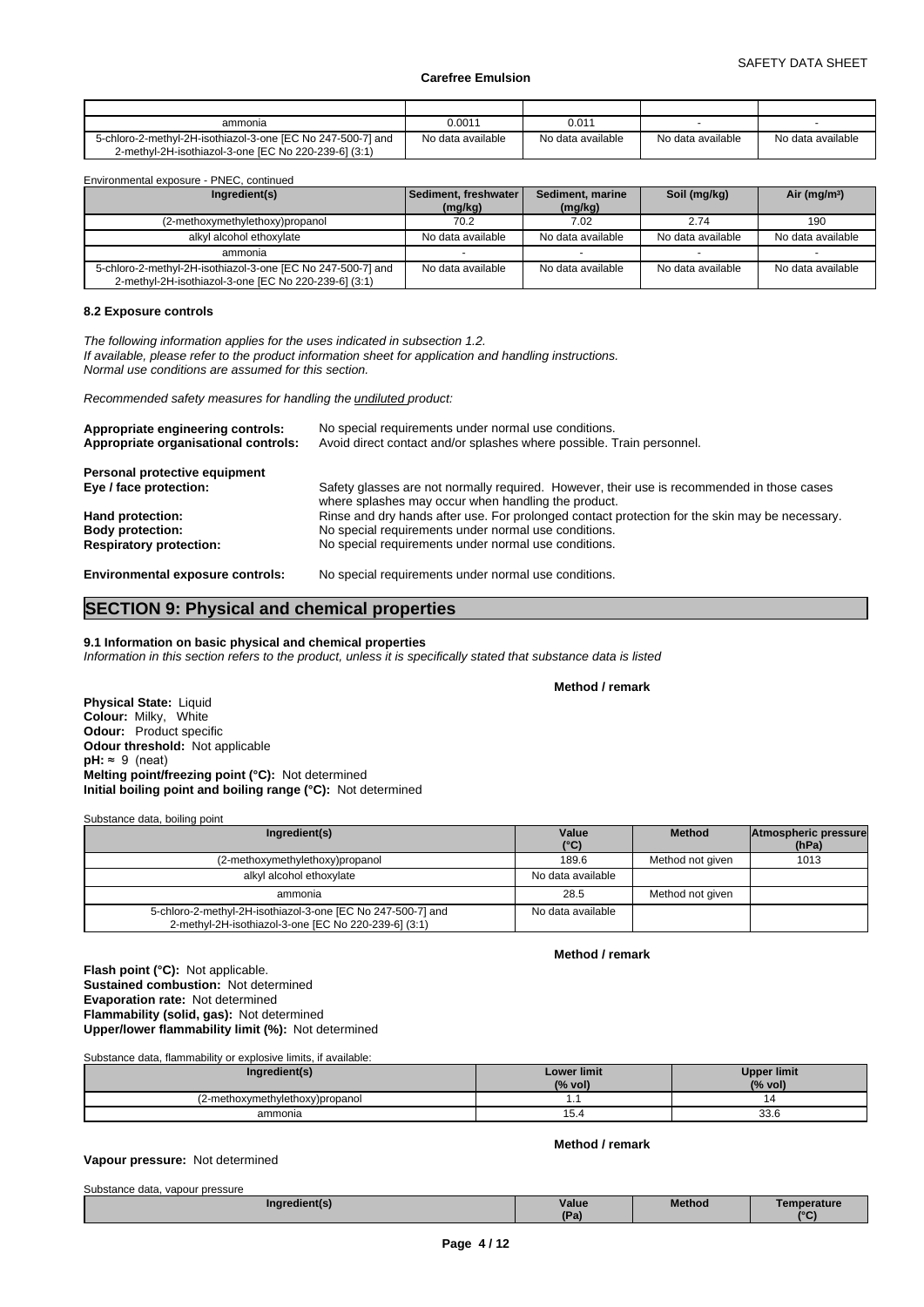## SAFETY DATA SHEET

## **Carefree Emulsion**

| (2-methoxymethylethoxy)propanol                                                                                     | 5500              | Method not given | 20 |  |
|---------------------------------------------------------------------------------------------------------------------|-------------------|------------------|----|--|
| alkyl alcohol ethoxylate                                                                                            | No data available |                  |    |  |
| ammonia                                                                                                             | 586500            | Method not given | 20 |  |
| 5-chloro-2-methyl-2H-isothiazol-3-one [EC No 247-500-7] and<br>2-methyl-2H-isothiazol-3-one [EC No 220-239-6] (3:1) | No data available |                  |    |  |

#### **Method / remark**

#### **Solubility in / Miscibility with Water:** Fully miscible **Vapour density:** Not determined Relative density: 1.02 g/cm<sup>3</sup> (20 °C)

Substance data, solubility in water

| Ingredient(s)                                                                                                       | Value             | <b>Method</b>    | Temperature |
|---------------------------------------------------------------------------------------------------------------------|-------------------|------------------|-------------|
|                                                                                                                     | (g/l)<br>Soluble  |                  | (°C)<br>20  |
| (2-methoxymethylethoxy)propanol                                                                                     |                   | Method not given |             |
| alkyl alcohol ethoxylate                                                                                            | No data available |                  |             |
| ammonia                                                                                                             | 100 Soluble       | Method not given | 20          |
| 5-chloro-2-methyl-2H-isothiazol-3-one [EC No 247-500-7] and<br>2-methyl-2H-isothiazol-3-one [EC No 220-239-6] (3:1) | No data available |                  |             |

Substance data, partition coefficient n-octanol/water (log Kow): see subsection 12.3

**Decomposition temperature:** Not determined **Autoignition temperature:** Not determined **Viscosity:** Not determined **Explosive properties:** Not explosive. **Oxidising properties:** Not oxidising

**9.2 Other information Surface tension (N/m):** Not determined **Corrosion to metals:** Not corrosive **Weight of evidence** Weight of evidence

Substance data, dissociation constant, if available:

## **SECTION 10: Stability and reactivity**

#### **10.1 Reactivity**

No reactivity hazards known under normal storage and use conditions.

#### **10.2 Chemical stability**

Stable under normal storage and use conditions.

## **10.3 Possibility of hazardous reactions**

No hazardous reactions known under normal storage and use conditions.

#### **10.4 Conditions to avoid**

None known under normal storage and use conditions.

#### **10.5 Incompatible materials**

None known under normal use conditions.

#### **10.6 Hazardous decomposition products**

None known under normal storage and use conditions.

## **SECTION 11: Toxicological information**

#### **11.1 Information on toxicological effects**

No data is available on the mixture

Substance data, where relevant and available, are listed below.

#### **Acute toxicity** Acute oral toxicity

| Ingredient(s)                                                                                                       | Endpoint  | Value<br>(mg/kg)     | <b>Species</b> | <b>Method</b>    | <b>Exposure</b><br>time (h) |
|---------------------------------------------------------------------------------------------------------------------|-----------|----------------------|----------------|------------------|-----------------------------|
| (2-methoxymethylethoxy)propanol                                                                                     | $LD_{50}$ | >4000                | Rat            | Method not given |                             |
| alkyl alcohol ethoxylate                                                                                            |           | No data<br>available |                |                  |                             |
| ammonia                                                                                                             | LD 50     | 350                  | Rat            | Method not given |                             |
| 5-chloro-2-methyl-2H-isothiazol-3-one [EC No 247-500-7] and<br>2-methyl-2H-isothiazol-3-one [EC No 220-239-6] (3:1) | LD 50     | 457                  | Rat            | Method not given |                             |

**Method / remark**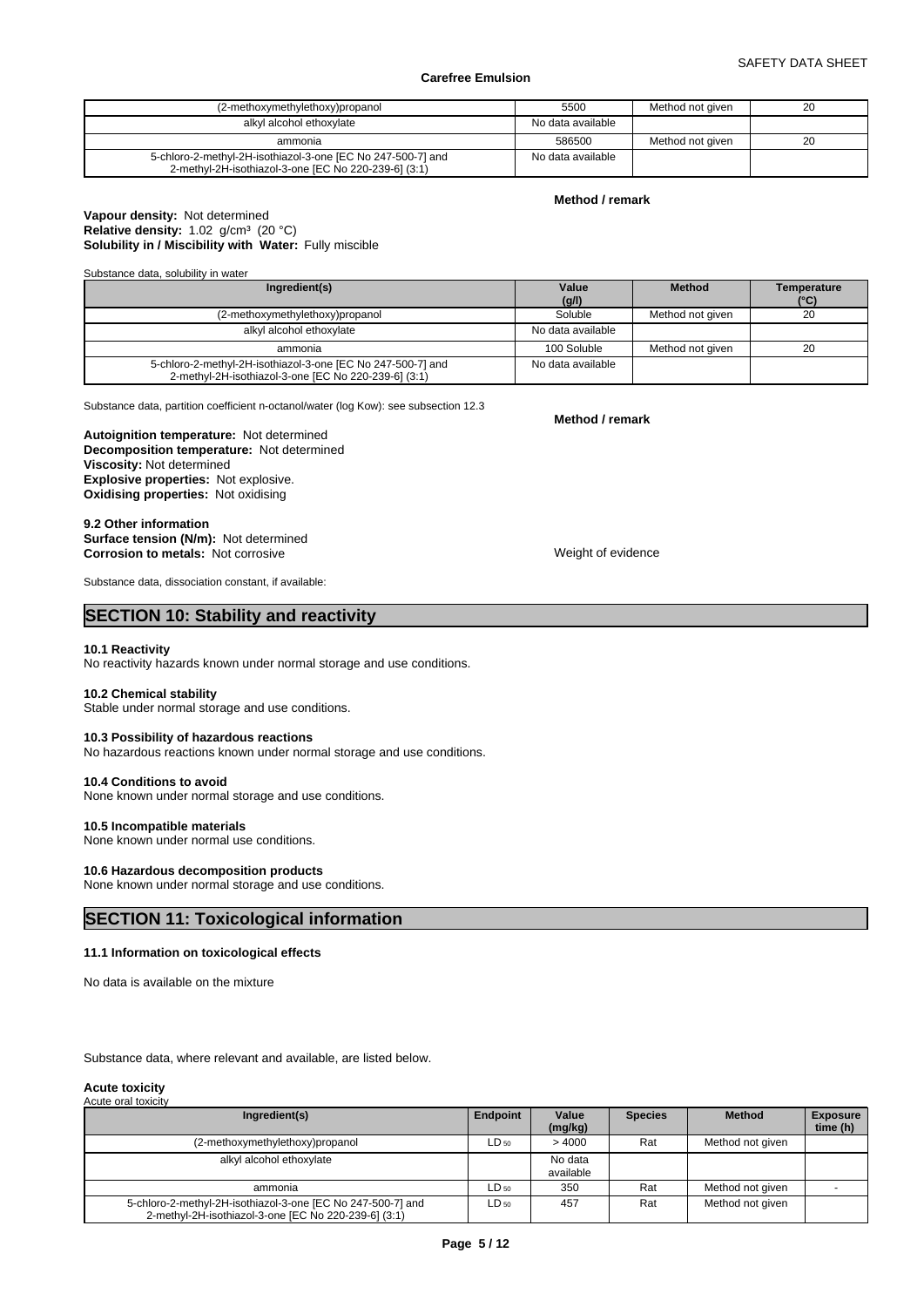Acute dermal toxicity

| Ingredient(s)                                                                                                       | Endpoint  | Value<br>(mg/kg)     | <b>Species</b> | <b>Method</b>    | <b>Exposure</b><br>time (h) |
|---------------------------------------------------------------------------------------------------------------------|-----------|----------------------|----------------|------------------|-----------------------------|
| (2-methoxymethylethoxy)propanol                                                                                     | $LD_{50}$ | 9510                 | Rabbit         | Method not given |                             |
| alkyl alcohol ethoxylate                                                                                            |           | No data<br>available |                |                  |                             |
| ammonia                                                                                                             |           | No data<br>available |                |                  |                             |
| 5-chloro-2-methyl-2H-isothiazol-3-one [EC No 247-500-7] and<br>2-methyl-2H-isothiazol-3-one [EC No 220-239-6] (3:1) | $LD_{50}$ | 660                  | Rabbit         | Method not given |                             |

Acute inhalative toxicity

| Ingredient(s)                                                                                                       | <b>Endpoint</b> | Value<br>(mg/l)      | <b>Species</b> | <b>Method</b>    | <b>Exposure</b><br>time (h) |
|---------------------------------------------------------------------------------------------------------------------|-----------------|----------------------|----------------|------------------|-----------------------------|
| (2-methoxymethylethoxy)propanol                                                                                     |                 | No data<br>available |                |                  |                             |
| alkyl alcohol ethoxylate                                                                                            |                 | No data<br>available |                |                  |                             |
| ammonia                                                                                                             | $LC_{50}$       | 7.035                | Rat            | Method not given | 0.5                         |
| 5-chloro-2-methyl-2H-isothiazol-3-one [EC No 247-500-7] and<br>2-methyl-2H-isothiazol-3-one [EC No 220-239-6] (3:1) |                 | No data<br>available |                |                  |                             |

#### **Irritation and corrosivity** Skin irritation and corrosivity

| <u> UNITED MANUTE CHIU UUTTUURIN</u>                                                                                |                   |                |                  |                      |
|---------------------------------------------------------------------------------------------------------------------|-------------------|----------------|------------------|----------------------|
| Ingredient(s)                                                                                                       | Result            | <b>Species</b> | <b>Method</b>    | <b>Exposure time</b> |
| (2-methoxymethylethoxy)propanol                                                                                     | Not irritant      |                | Method not given |                      |
| alkyl alcohol ethoxylate                                                                                            | No data available |                |                  |                      |
| ammonia                                                                                                             | Corrosive         |                | Method not given |                      |
| 5-chloro-2-methyl-2H-isothiazol-3-one [EC No 247-500-7] and<br>2-methyl-2H-isothiazol-3-one [EC No 220-239-6] (3:1) | Corrosive         |                | Method not given |                      |

Eye irritation and corrosivity

| Ingredient(s)                                                                                                       | Result                       | <b>Species</b> | <b>Method</b>    | <b>Exposure time</b> |
|---------------------------------------------------------------------------------------------------------------------|------------------------------|----------------|------------------|----------------------|
| (2-methoxymethylethoxy)propanol                                                                                     | Not corrosive or<br>irritant |                | Method not given |                      |
| alkyl alcohol ethoxylate                                                                                            | No data available            |                |                  |                      |
| ammonia                                                                                                             | Severe damage                |                | Method not given |                      |
| 5-chloro-2-methyl-2H-isothiazol-3-one [EC No 247-500-7] and<br>2-methyl-2H-isothiazol-3-one [EC No 220-239-6] (3:1) | Severe damage                |                | Method not given |                      |

## Respiratory tract irritation and corrosivity

| Ingredient(s)                                                                                                       | Result                             | <b>Species</b> | <b>Method</b>    | <b>Exposure time</b> |
|---------------------------------------------------------------------------------------------------------------------|------------------------------------|----------------|------------------|----------------------|
| (2-methoxymethylethoxy)propanol                                                                                     | No data available                  |                |                  |                      |
| alkyl alcohol ethoxylate                                                                                            | No data available                  |                |                  |                      |
| ammonia                                                                                                             | Irritating to<br>respiratory tract |                | Method not given |                      |
| 5-chloro-2-methyl-2H-isothiazol-3-one [EC No 247-500-7] and<br>2-methyl-2H-isothiazol-3-one [EC No 220-239-6] (3:1) | No data available                  |                |                  |                      |

| <b>Sensitisation</b>                                                                                                |                   |                |                  |                          |  |  |  |  |  |  |
|---------------------------------------------------------------------------------------------------------------------|-------------------|----------------|------------------|--------------------------|--|--|--|--|--|--|
| Sensitisation by skin contact                                                                                       |                   |                |                  |                          |  |  |  |  |  |  |
| Ingredient(s)                                                                                                       | Result            | <b>Species</b> | <b>Method</b>    | <b>Exposure time (h)</b> |  |  |  |  |  |  |
| (2-methoxymethylethoxy)propanol                                                                                     | Not sensitising   |                | Method not given |                          |  |  |  |  |  |  |
| alkyl alcohol ethoxylate                                                                                            | No data available |                |                  |                          |  |  |  |  |  |  |
| ammonia                                                                                                             | Not sensitising   |                | Method not given |                          |  |  |  |  |  |  |
| 5-chloro-2-methyl-2H-isothiazol-3-one [EC No 247-500-7] and<br>2-methyl-2H-isothiazol-3-one [EC No 220-239-6] (3:1) | Sensitising       |                | Method not given |                          |  |  |  |  |  |  |

Sensitisation by inhalation

| Ingredient(s)                                                                                                       | Result            | <b>Species</b> | <b>Method</b> | <b>Exposure time</b> |
|---------------------------------------------------------------------------------------------------------------------|-------------------|----------------|---------------|----------------------|
| (2-methoxymethylethoxy)propanol                                                                                     | No data available |                |               |                      |
| alkyl alcohol ethoxylate                                                                                            | No data available |                |               |                      |
| ammonia                                                                                                             | No data available |                |               |                      |
| 5-chloro-2-methyl-2H-isothiazol-3-one [EC No 247-500-7] and<br>2-methyl-2H-isothiazol-3-one [EC No 220-239-6] (3:1) | No data available |                |               |                      |

# **CMR effects (carcinogenicity, mutagenicity and toxicity for reproduction)** Mutagenicity

| Ingredient(s)                                                                                                            | Result (in-vitro)                                      | <b>Method</b><br>(in-vitro) | <b>Result (in-vivo)</b>      | <b>Method</b><br>(in-vivo) |
|--------------------------------------------------------------------------------------------------------------------------|--------------------------------------------------------|-----------------------------|------------------------------|----------------------------|
| (2-methoxymethylethoxy)propanol                                                                                          | No evidence for mutagenicity, negative<br>test results | Method not<br>given         | No data available            |                            |
| alkyl alcohol ethoxylate                                                                                                 | No data available                                      |                             | No data available            |                            |
| ammonia                                                                                                                  | No evidence for mutagenicity                           |                             | No evidence for mutagenicity |                            |
| 5-chloro-2-methyl-2H-isothiazol-3-one [EC No No evidence for mutagenicity<br>247-500-7] and 2-methyl-2H-isothiazol-3-one | Page 6/12                                              | Method not<br>qiven         | No data available            |                            |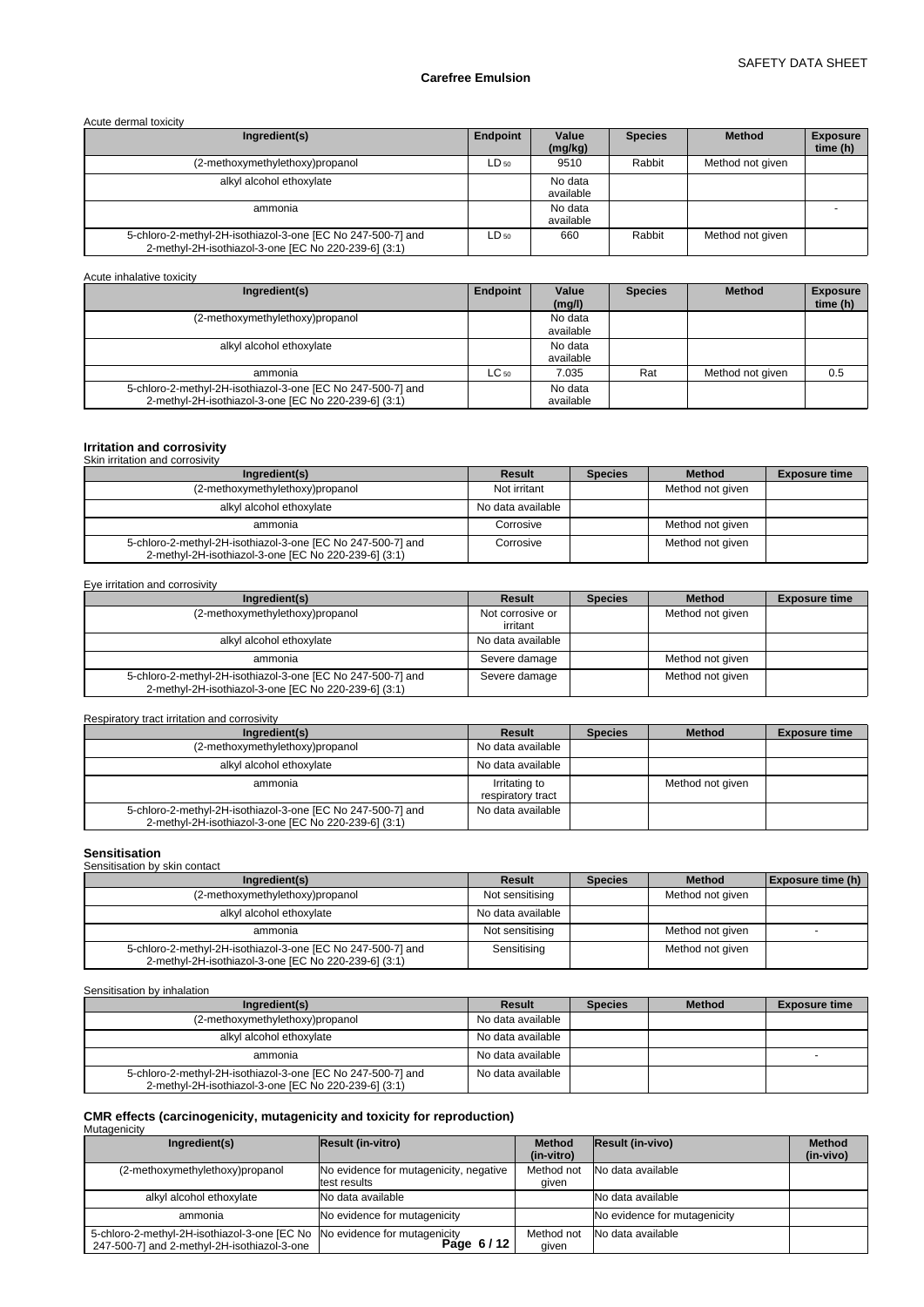## [EC No 220-239-6] (3:1)

| Carcinogenicity |  |
|-----------------|--|
|                 |  |

| Ingredient(s)                                                                                                       | <b>Effect</b>                                          |
|---------------------------------------------------------------------------------------------------------------------|--------------------------------------------------------|
| (2-methoxymethylethoxy)propanol                                                                                     | No evidence for carcinogenicity, negative test results |
| alkyl alcohol ethoxylate                                                                                            | No data available                                      |
| ammonia                                                                                                             | No data available                                      |
| 5-chloro-2-methyl-2H-isothiazol-3-one [EC No 247-500-7] and<br>2-methyl-2H-isothiazol-3-one [EC No 220-239-6] (3:1) | No evidence for carcinogenicity, negative test results |

Toxicity for reproduction

| Ingredient(s)                                                                                                                     | <b>Endpoint</b> | <b>Specific effect</b> | Value<br>$\left \frac{\text{mg}}{\text{kg}}\right $ bw/d) | <b>Species</b> | <b>Method</b> | <b>Exposure</b><br>time | <b>Remarks and other effects</b><br>reported                                    |
|-----------------------------------------------------------------------------------------------------------------------------------|-----------------|------------------------|-----------------------------------------------------------|----------------|---------------|-------------------------|---------------------------------------------------------------------------------|
| (2-methoxymethylethox)<br>y)propanol                                                                                              |                 | Developmental toxicity | No data<br>available                                      |                |               |                         | No evidence for reproductive<br>toxicity                                        |
| alkyl alcohol ethoxylate                                                                                                          |                 |                        | No data<br>available                                      |                |               |                         |                                                                                 |
| ammonia                                                                                                                           |                 |                        | No data<br>available                                      |                |               |                         | No evidence for reproductive<br>toxicity                                        |
| 5-chloro-2-methyl-2H-is<br>othiazol-3-one [EC No<br>247-500-7] and<br>2-methyl-2H-isothiazol-<br>3-one [EC No<br>220-239-6] (3:1) |                 |                        | No data<br>available                                      |                |               |                         | No evidence for reproductive<br>toxicity No evidence for<br>teratogenic effects |

# **Repeated dose toxicity** Sub-acute or sub-chronic oral toxicity

#### **Ingredient(s) Endpoint Value** Species **(mg/kg bw/d) Species | Method | Exposure | Specific effects and organs | time (days) affected**  (2-methoxymethylethoxy)propanol No data available alkyl alcohol ethoxylate No data available ammonia NOAEL 68 Method not given - 5-chloro-2-methyl-2H-isothiazol-3-one [EC No 247-500-7] and 2-methyl-2H-isothiazol-3-one [EC No 220-239-6] (3:1) No data available

## Sub-chronic dermal toxicity

| Ingredient(s)                                                                                                          | Endpoint | Value<br>(mg/kg bw/d) | <b>Species</b> | <b>Method</b> | time (days) | <b>Exposure Specific effects and organs</b><br>affected |
|------------------------------------------------------------------------------------------------------------------------|----------|-----------------------|----------------|---------------|-------------|---------------------------------------------------------|
| (2-methoxymethylethoxy)propanol                                                                                        |          | No data<br>available  |                |               |             |                                                         |
| alkyl alcohol ethoxylate                                                                                               |          | No data<br>available  |                |               |             |                                                         |
| ammonia                                                                                                                |          | No data<br>available  |                |               |             |                                                         |
| 5-chloro-2-methyl-2H-isothiazol-3-one [EC No<br>247-500-7] and 2-methyl-2H-isothiazol-3-one [EC No<br>220-239-6] (3:1) |          | No data<br>available  |                |               |             |                                                         |

#### Sub-chronic inhalation toxicity

| Ingredient(s)                                                                                                          | Endpoint | Value<br>(mg/kg bw/d) | <b>Species</b> | <b>Method</b> | time (days) | <b>Exposure Specific effects and organs</b><br>affected |
|------------------------------------------------------------------------------------------------------------------------|----------|-----------------------|----------------|---------------|-------------|---------------------------------------------------------|
| (2-methoxymethylethoxy)propanol                                                                                        |          | No data<br>available  |                |               |             |                                                         |
| alkyl alcohol ethoxylate                                                                                               |          | No data<br>available  |                |               |             |                                                         |
| ammonia                                                                                                                |          | No data<br>available  |                |               |             |                                                         |
| 5-chloro-2-methyl-2H-isothiazol-3-one [EC No<br>247-500-7] and 2-methyl-2H-isothiazol-3-one [EC No<br>220-239-6] (3:1) |          | No data<br>available  |                |               |             |                                                         |

#### Chronic toxicity

| Ingredient(s)                                                                                                                     | <b>Exposure</b><br>route | Endpoint | Value<br>$\left \frac{\text{mg}}{\text{kg}}\right $ bw/d) | <b>Species</b> | <b>Method</b> | <b>Exposure</b><br>time | Specific effects and<br>organs affected | <b>Remark</b> |
|-----------------------------------------------------------------------------------------------------------------------------------|--------------------------|----------|-----------------------------------------------------------|----------------|---------------|-------------------------|-----------------------------------------|---------------|
| (2-methoxymethylethox)<br>y)propanol                                                                                              |                          |          | No data<br>available                                      |                |               |                         |                                         |               |
| alkyl alcohol ethoxylate                                                                                                          |                          |          | No data<br>available                                      |                |               |                         |                                         |               |
| ammonia                                                                                                                           |                          |          | No data<br>available                                      |                |               |                         |                                         |               |
| 5-chloro-2-methyl-2H-is<br>othiazol-3-one [EC No<br>247-500-7] and<br>2-methyl-2H-isothiazol-<br>3-one [EC No<br>220-239-6] (3:1) |                          |          | No data<br>available                                      |                |               |                         |                                         |               |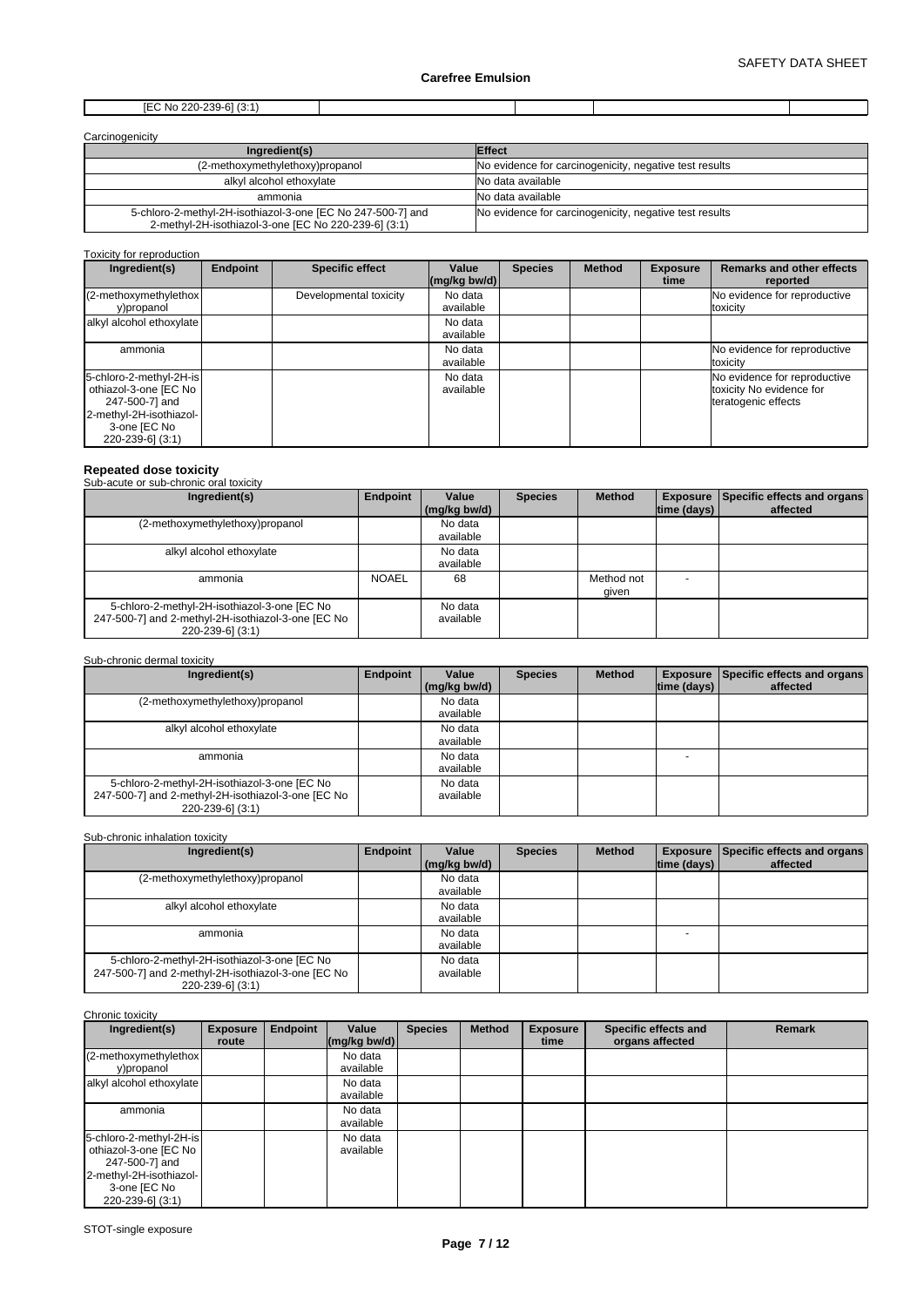| Ingredient(s)                                                                                                       | Affected organ(s) |
|---------------------------------------------------------------------------------------------------------------------|-------------------|
| (2-methoxymethylethoxy)propanol                                                                                     | No data available |
| alkyl alcohol ethoxylate                                                                                            | No data available |
| ammonia                                                                                                             | No data available |
| 5-chloro-2-methyl-2H-isothiazol-3-one [EC No 247-500-7] and<br>2-methyl-2H-isothiazol-3-one [EC No 220-239-6] (3:1) | No data available |

## STOT-repeated exposure

| Ingredient(s)                                               | Affected organ(s) |
|-------------------------------------------------------------|-------------------|
| (2-methoxymethylethoxy)propanol                             | No data available |
| alkyl alcohol ethoxylate                                    | No data available |
| ammonia                                                     | No data available |
| 5-chloro-2-methyl-2H-isothiazol-3-one [EC No 247-500-7] and | No data available |
| 2-methyl-2H-isothiazol-3-one [EC No 220-239-6] (3:1)        |                   |

## **Aspiration hazard**

Substances with an aspiration hazard (H304), if any, are listed in section 3. If relevant, see section 9 for dynamic viscosity and relative density of the product.

## **Potential adverse health effects and symptoms**

Effects and symptoms related to the product, if any, are listed in subsection 4.2.

## **SECTION 12: Ecological information**

## **12.1 Toxicity**

No data is available on the mixture.

Substance data, where relevant and available, are listed below

# **Aquatic short-term toxicity** Aquatic short-term toxicity - fish

| <b>Negatio</b> short torm toxiolty<br>.                                                                             |                 |                      |                        |                  |                             |
|---------------------------------------------------------------------------------------------------------------------|-----------------|----------------------|------------------------|------------------|-----------------------------|
| Ingredient(s)                                                                                                       | <b>Endpoint</b> | Value<br>(mg/l)      | <b>Species</b>         | <b>Method</b>    | <b>Exposure</b><br>time (h) |
| (2-methoxymethylethoxy)propanol                                                                                     | $LC_{50}$       | >1000                | Poecilia<br>reticulata | Method not given | 96                          |
| alkyl alcohol ethoxylate                                                                                            |                 | No data<br>available |                        |                  |                             |
| ammonia                                                                                                             | $LC_{50}$       | $0.56 - 2.48$        | Fish                   | Method not given | 96                          |
| 5-chloro-2-methyl-2H-isothiazol-3-one [EC No 247-500-7] and<br>2-methyl-2H-isothiazol-3-one [EC No 220-239-6] (3:1) | $LC_{50}$       | 0.28                 | Lepomis<br>macrochirus | OECD 203         | 96                          |

#### Aquatic short-term toxicity - crustacea

| Ingredient(s)                                                                                                       | <b>Endpoint</b> | Value<br>(mg/l)      | <b>Species</b>          | <b>Method</b>       | <b>Exposure</b><br>time (h) |
|---------------------------------------------------------------------------------------------------------------------|-----------------|----------------------|-------------------------|---------------------|-----------------------------|
| (2-methoxymethylethoxy)propanol                                                                                     | $EC_{50}$       | 1919                 | Daphnia<br>maqna Straus | Method not given    | 48                          |
| alkyl alcohol ethoxylate                                                                                            |                 | No data<br>available |                         |                     |                             |
| ammonia                                                                                                             | EC 50           | $1.1 - 22.8$         | Daphnia<br>magna Straus | Method not given    |                             |
| 5-chloro-2-methyl-2H-isothiazol-3-one [EC No 247-500-7] and<br>2-methyl-2H-isothiazol-3-one [EC No 220-239-6] (3:1) | EC 50           | 0.126                | Daphnia<br>magna Straus | OECD <sub>202</sub> | 48                          |

## Aquatic short-term toxicity - algae

| Ingredient(s)                                                                                                       | Endpoint  | Value<br>(mg/l)      | <b>Species</b>                         | <b>Method</b>       | <b>Exposure</b><br>time (h) |
|---------------------------------------------------------------------------------------------------------------------|-----------|----------------------|----------------------------------------|---------------------|-----------------------------|
| (2-methoxymethylethoxy)propanol                                                                                     | $EC_{50}$ | >969                 | Selenastrum<br>capricornutum           | Method not given    | 72                          |
| alkyl alcohol ethoxylate                                                                                            |           | No data<br>available |                                        |                     |                             |
| ammonia                                                                                                             |           | No data<br>available |                                        |                     |                             |
| 5-chloro-2-methyl-2H-isothiazol-3-one [EC No 247-500-7] and<br>2-methyl-2H-isothiazol-3-one [EC No 220-239-6] (3:1) | EC 50     | 0.003                | Pseudokirchner<br>iella<br>subcapitata | OECD <sub>201</sub> | 72                          |

| Aquatic short-term toxicity - marine species                |          |                 |                |               |                                |
|-------------------------------------------------------------|----------|-----------------|----------------|---------------|--------------------------------|
| Ingredient(s)                                               | Endpoint | Value<br>(mg/l) | <b>Species</b> | <b>Method</b> | <b>Exposure</b><br>time (days) |
| (2-methoxymethylethoxy)propanol                             |          | No data         |                |               |                                |
|                                                             |          | available       |                |               |                                |
| alkyl alcohol ethoxylate                                    |          | No data         |                |               |                                |
|                                                             |          | available       |                |               |                                |
| ammonia                                                     |          | No data         |                |               |                                |
|                                                             |          | available       |                |               |                                |
| 5-chloro-2-methyl-2H-isothiazol-3-one [EC No 247-500-7] and |          | No data         |                |               |                                |
| 2-methyl-2H-isothiazol-3-one [EC No 220-239-6] (3:1)        |          | available       |                |               |                                |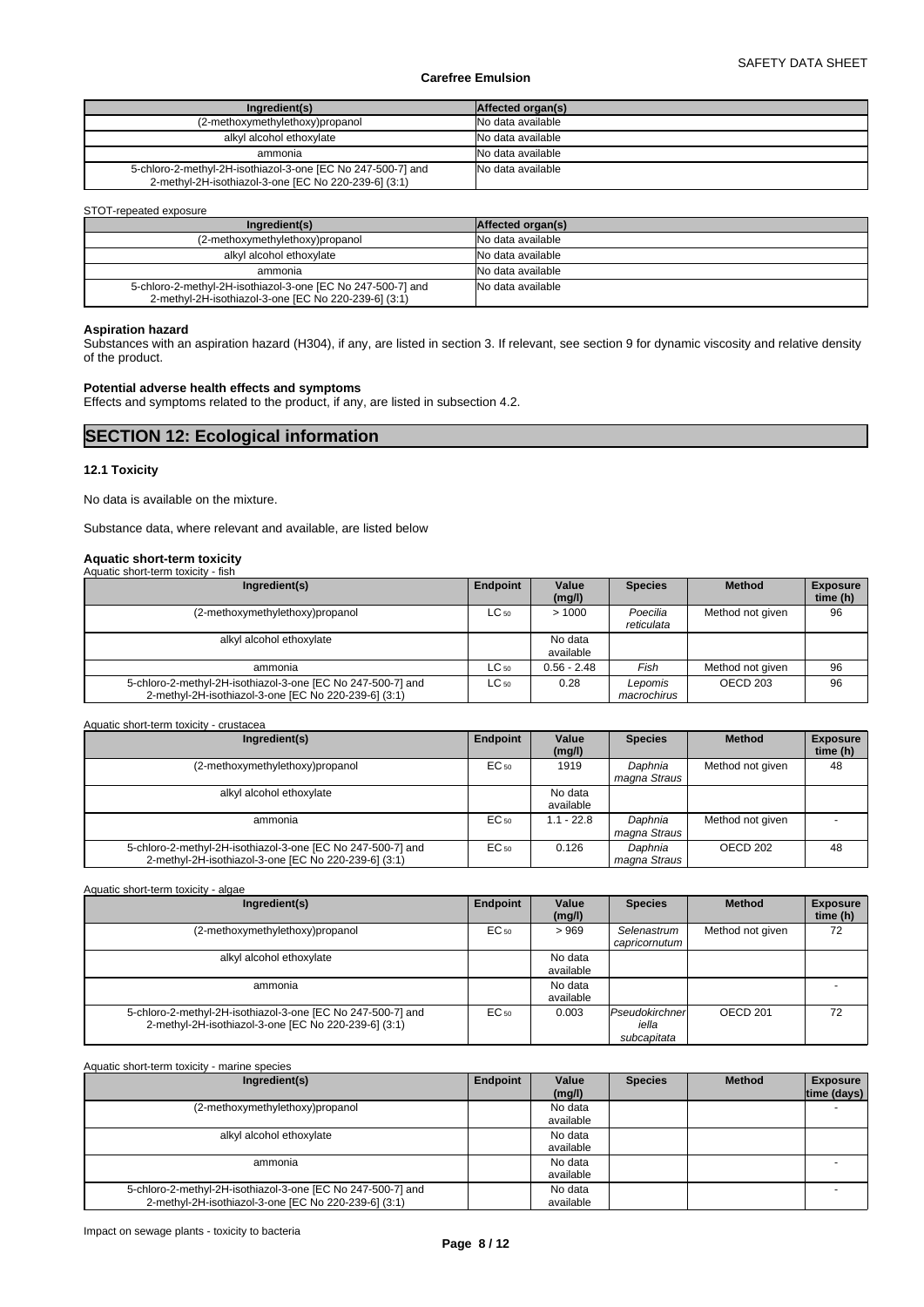| Ingredient(s)                                                                                                       | Endpoint  | Value<br>(mg/l)      | <b>Inoculum</b>       | <b>Method</b>    | <b>Exposure</b><br>time |
|---------------------------------------------------------------------------------------------------------------------|-----------|----------------------|-----------------------|------------------|-------------------------|
| (2-methoxymethylethoxy)propanol                                                                                     | $EC_{10}$ | 4168                 | Pseudomonas<br>putida | Method not given |                         |
| alkyl alcohol ethoxylate                                                                                            |           | No data<br>available |                       |                  |                         |
| ammonia                                                                                                             |           | No data<br>available |                       |                  |                         |
| 5-chloro-2-methyl-2H-isothiazol-3-one [EC No 247-500-7] and<br>2-methyl-2H-isothiazol-3-one [EC No 220-239-6] (3:1) | $EC_{20}$ | 0.97                 | Activated<br>sludge   | OECD 209         | 3 hour(s)               |

## **Aquatic long-term toxicity**

| Aquatic long-term toxicity - fish                                                                                      |          |                      |                |               |                         |                         |
|------------------------------------------------------------------------------------------------------------------------|----------|----------------------|----------------|---------------|-------------------------|-------------------------|
| Ingredient(s)                                                                                                          | Endpoint | Value<br>(mg/l)      | <b>Species</b> | <b>Method</b> | <b>Exposure</b><br>time | <b>Effects observed</b> |
| (2-methoxymethylethoxy)propanol                                                                                        |          | No data<br>available |                |               |                         |                         |
| alkyl alcohol ethoxylate                                                                                               |          | No data<br>available |                |               |                         |                         |
| ammonia                                                                                                                |          | No data<br>available |                |               |                         |                         |
| 5-chloro-2-methyl-2H-isothiazol-3-one [EC No<br>247-500-7] and 2-methyl-2H-isothiazol-3-one [EC No<br>220-239-6] (3:1) |          | No data<br>available |                |               |                         |                         |

## Aquatic long-term toxicity - crustacea

| Ingredient(s)                                                                                                          | Endpoint    | Value<br>(mg/l)      | <b>Species</b>   | <b>Method</b>       | <b>Exposure</b><br>time | <b>Effects observed</b> |
|------------------------------------------------------------------------------------------------------------------------|-------------|----------------------|------------------|---------------------|-------------------------|-------------------------|
| (2-methoxymethylethoxy)propanol                                                                                        | <b>NOEC</b> | > 0.5                | Daphnia<br>maqna | Method not<br>qiven | $22 \text{ day}(s)$     |                         |
| alkyl alcohol ethoxylate                                                                                               |             | No data<br>available |                  |                     |                         |                         |
| ammonia                                                                                                                |             | No data<br>available |                  |                     |                         |                         |
| 5-chloro-2-methyl-2H-isothiazol-3-one [EC No<br>247-500-7] and 2-methyl-2H-isothiazol-3-one [EC No<br>220-239-6] (3:1) |             | No data<br>available |                  |                     |                         |                         |

## Aquatic toxicity to other aquatic benthic organisms, including sediment-dwelling organisms, if available:

| Ingredient(s)                                                                                                          | Endpoint | Value<br>(mg/kg dw<br>sediment) | <b>Species</b> | <b>Method</b> | <b>Exposure</b><br>$ time$ (days) $ $ | <b>Effects observed</b> |
|------------------------------------------------------------------------------------------------------------------------|----------|---------------------------------|----------------|---------------|---------------------------------------|-------------------------|
| (2-methoxymethylethoxy)propanol                                                                                        |          | No data<br>available            |                |               |                                       |                         |
| alkyl alcohol ethoxylate                                                                                               |          | No data<br>available            |                |               |                                       |                         |
| ammonia                                                                                                                |          | No data<br>available            |                |               |                                       |                         |
| 5-chloro-2-methyl-2H-isothiazol-3-one [EC No<br>247-500-7] and 2-methyl-2H-isothiazol-3-one [EC No<br>220-239-6] (3:1) |          | No data<br>available            |                |               |                                       |                         |

**Terrestrial toxicity** Terrestrial toxicity - soil invertebrates, including earthworms, if available:

| Ingredient(s)                                                                                                          | Endpoint | Value<br>(mg/kg dw<br>soil) | <b>Species</b> | <b>Method</b> | <b>Exposure</b><br>$ time$ (days) $ $ | <b>Effects observed</b> |
|------------------------------------------------------------------------------------------------------------------------|----------|-----------------------------|----------------|---------------|---------------------------------------|-------------------------|
| (2-methoxymethylethoxy)propanol                                                                                        |          | No data<br>available        |                |               |                                       |                         |
| ammonia                                                                                                                |          | No data<br>available        |                |               |                                       |                         |
| 5-chloro-2-methyl-2H-isothiazol-3-one [EC No<br>247-500-7] and 2-methyl-2H-isothiazol-3-one [EC No<br>220-239-6] (3:1) |          | No data<br>available        |                |               |                                       |                         |

## Terrestrial toxicity - plants, if available:

| Ingredient(s)                                                                                                          | Endpoint | Value<br>(mg/kg dw<br>soil) | <b>Species</b> | <b>Method</b> | <b>Exposure</b><br>$ time$ (days) $ $ | <b>Effects observed</b> |
|------------------------------------------------------------------------------------------------------------------------|----------|-----------------------------|----------------|---------------|---------------------------------------|-------------------------|
| (2-methoxymethylethoxy)propanol                                                                                        |          | No data<br>available        |                |               |                                       |                         |
| ammonia                                                                                                                |          | No data<br>available        |                |               |                                       |                         |
| 5-chloro-2-methyl-2H-isothiazol-3-one [EC No<br>247-500-7] and 2-methyl-2H-isothiazol-3-one [EC No<br>220-239-6] (3:1) |          | No data<br>available        |                |               |                                       |                         |

## Terrestrial toxicity - birds, if available:

| Ingredient(s)                   | Endpoint | Value                             | <b>Species</b> | <b>Method</b> | <b>Exposure</b><br>$ time$ (days) $ $ | <b>Effects observed</b> |
|---------------------------------|----------|-----------------------------------|----------------|---------------|---------------------------------------|-------------------------|
| (2-methoxymethylethoxy)propanol |          | No data<br>available              |                |               | - -                                   |                         |
| ammonia                         |          | No data<br>available<br>Page 9/12 |                |               |                                       |                         |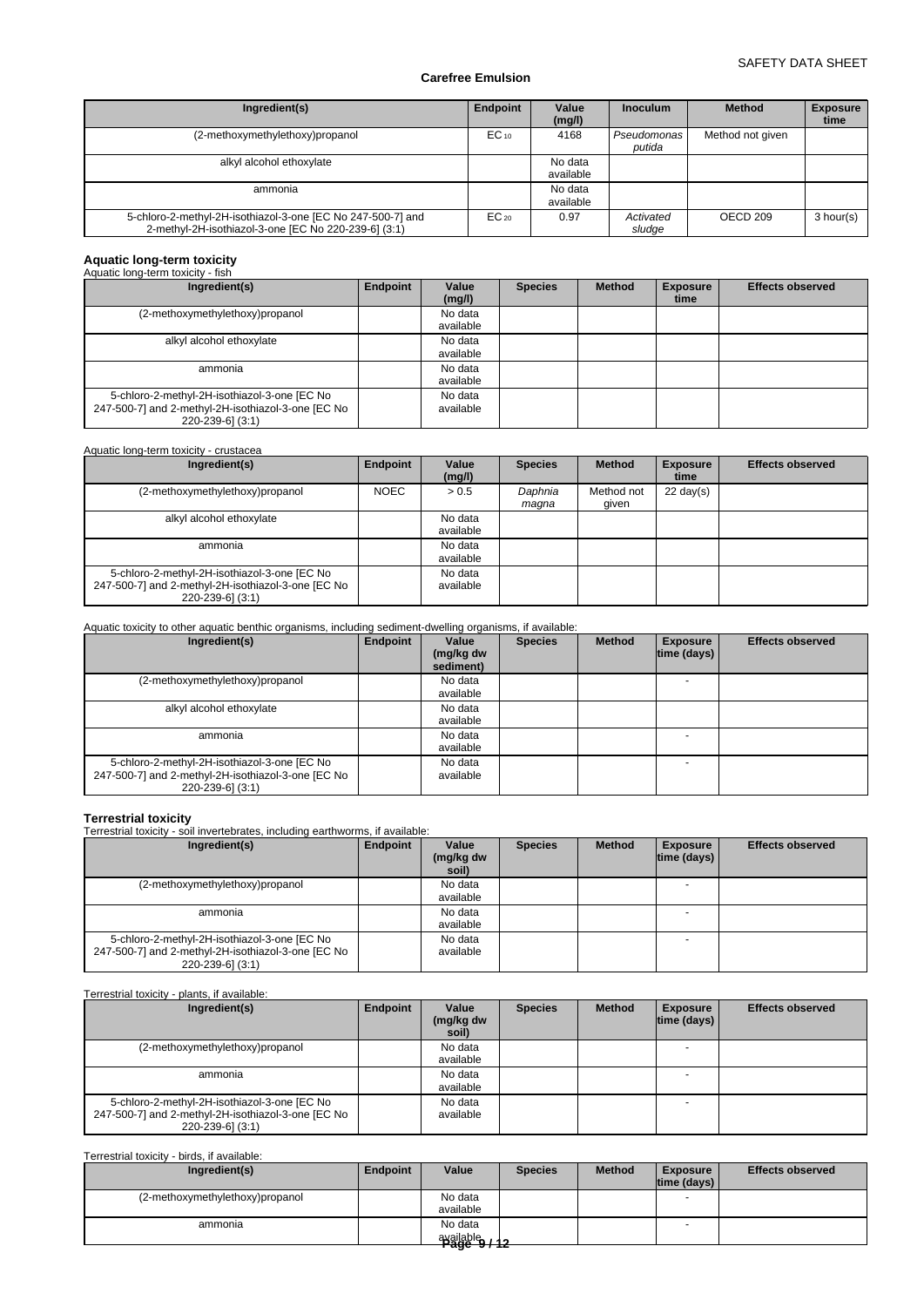| 5-chloro-2-methyl-2H-isothiazol-3-one [EC No<br>247-500-7] and 2-methyl-2H-isothiazol-3-one [EC No | No data<br>available |  |  |
|----------------------------------------------------------------------------------------------------|----------------------|--|--|
| 220-239-61 (3:1)                                                                                   |                      |  |  |

| Terrestrial toxicity - beneficial insects, if available:                                                               |          |                             |                |               |                                |                         |
|------------------------------------------------------------------------------------------------------------------------|----------|-----------------------------|----------------|---------------|--------------------------------|-------------------------|
| Ingredient(s)                                                                                                          | Endpoint | Value<br>(mg/kg dw<br>soil) | <b>Species</b> | <b>Method</b> | <b>Exposure</b><br>time (days) | <b>Effects observed</b> |
| (2-methoxymethylethoxy)propanol                                                                                        |          | No data<br>available        |                |               |                                |                         |
| ammonia                                                                                                                |          | No data<br>available        |                |               |                                |                         |
| 5-chloro-2-methyl-2H-isothiazol-3-one [EC No<br>247-500-7] and 2-methyl-2H-isothiazol-3-one [EC No<br>220-239-6] (3:1) |          | No data<br>available        |                |               |                                |                         |

## Terrestrial toxicity - soil bacteria, if available:

| Ingredient(s)                                                                                                          | Endpoint | Value<br>(mg/kg dw<br>soil) | <b>Species</b> | <b>Method</b> | <b>Exposure</b><br>$ time$ (days) $ $ | <b>Effects observed</b> |
|------------------------------------------------------------------------------------------------------------------------|----------|-----------------------------|----------------|---------------|---------------------------------------|-------------------------|
| (2-methoxymethylethoxy)propanol                                                                                        |          | No data<br>available        |                |               |                                       |                         |
| ammonia                                                                                                                |          | No data<br>available        |                |               |                                       |                         |
| 5-chloro-2-methyl-2H-isothiazol-3-one [EC No<br>247-500-7] and 2-methyl-2H-isothiazol-3-one [EC No<br>220-239-6] (3:1) |          | No data<br>available        |                |               |                                       |                         |

## **12.2 Persistence and degradability**

# **Abiotic degradation**

| Abiotic degradation - photodegradation in air, if available: |                |                  |                         |        |
|--------------------------------------------------------------|----------------|------------------|-------------------------|--------|
| Ingredient(s)                                                | Half-life time | <b>Method</b>    | Evaluation              | Remark |
| (2-methoxymethylethoxy)propanol                              | day(s)         | Method not given | Rapidly photodegradable |        |

Abiotic degradation - hydrolysis, if available:

Abiotic degradation - other processes, if available:

## **Biodegradation**

Ready biodegradability - aerobic conditions

| Ingredient(s)                                                                                                            | <b>Inoculum</b> | Analytical       | $DT_{50}$                            | <b>Method</b> | <b>Evaluation</b>     |
|--------------------------------------------------------------------------------------------------------------------------|-----------------|------------------|--------------------------------------|---------------|-----------------------|
|                                                                                                                          |                 | method           |                                      |               |                       |
| (2-methoxymethylethoxy)propanol                                                                                          |                 |                  | Oxygen depletion   75 % in 28 day(s) | OECD 301F     | Readily biodegradable |
| alkyl alcohol ethoxylate                                                                                                 |                 |                  |                                      |               | No data available     |
| ammonia                                                                                                                  |                 |                  |                                      |               | Readily biodegradable |
| 5-chloro-2-methyl-2H-isothiazol-3-one [EC No<br>247-500-7] and 2-methyl-2H-isothiazol-3-one [EC No  <br>220-239-61 (3:1) |                 | Oxygen depletion | >60%                                 | OECD 301D     | Readily biodegradable |

Ready biodegradability - anaerobic and marine conditions, if available:

Degradation in relevant environmental compartments, if available:

#### **12.3 Bioaccumulative potential Partition coefficient n-octa**

| animum coemicient ri-octanol/water (log row)                                                                              |                   |                  |                                   |        |
|---------------------------------------------------------------------------------------------------------------------------|-------------------|------------------|-----------------------------------|--------|
| Ingredient(s)                                                                                                             | Value             | <b>Method</b>    | <b>Evaluation</b>                 | Remark |
| (2-methoxymethylethoxy)propanol                                                                                           | 1.01              | Method not given | Low potential for bioaccumulation |        |
| alkyl alcohol ethoxylate                                                                                                  | No data available |                  |                                   |        |
| ammonia                                                                                                                   | 0.23              | Method not given | No bioaccumulation expected       |        |
| 5-chloro-2-methyl-2H-isothiazol-3-one<br>[EC No 247-500-7] and<br>2-methyl-2H-isothiazol-3-one [EC No<br>220-239-6] (3:1) | $-0.71 - +0.75$   | Method not given | No bioaccumulation expected       |        |

#### Bioconcentration factor (BCF)

| Ingredient(s)                                                                                                                                       | Value             | <b>Species</b> | <b>Method</b> | <b>Evaluation</b> | Remark |
|-----------------------------------------------------------------------------------------------------------------------------------------------------|-------------------|----------------|---------------|-------------------|--------|
| (2-methoxymethylethox)<br>y)propanol                                                                                                                | No data available |                |               |                   |        |
| alkyl alcohol ethoxylate No data available                                                                                                          |                   |                |               |                   |        |
| ammonia                                                                                                                                             | No data available |                |               |                   |        |
| 5-chloro-2-methyl-2H-is No data available<br>othiazol-3-one [EC No<br>247-500-7] and<br>2-methyl-2H-isothiazol-<br>3-one [EC No<br>220-239-6] (3:1) |                   |                |               |                   |        |

## **12.4 Mobility in soil**

| Adsorption/Desorption<br>า to soil or sediment |           |            |               |                       |            |
|------------------------------------------------|-----------|------------|---------------|-----------------------|------------|
| Ingredient(s)                                  | dsorption | Desorption | <b>Method</b> | $-1$<br>Soil/sediment | Evaluation |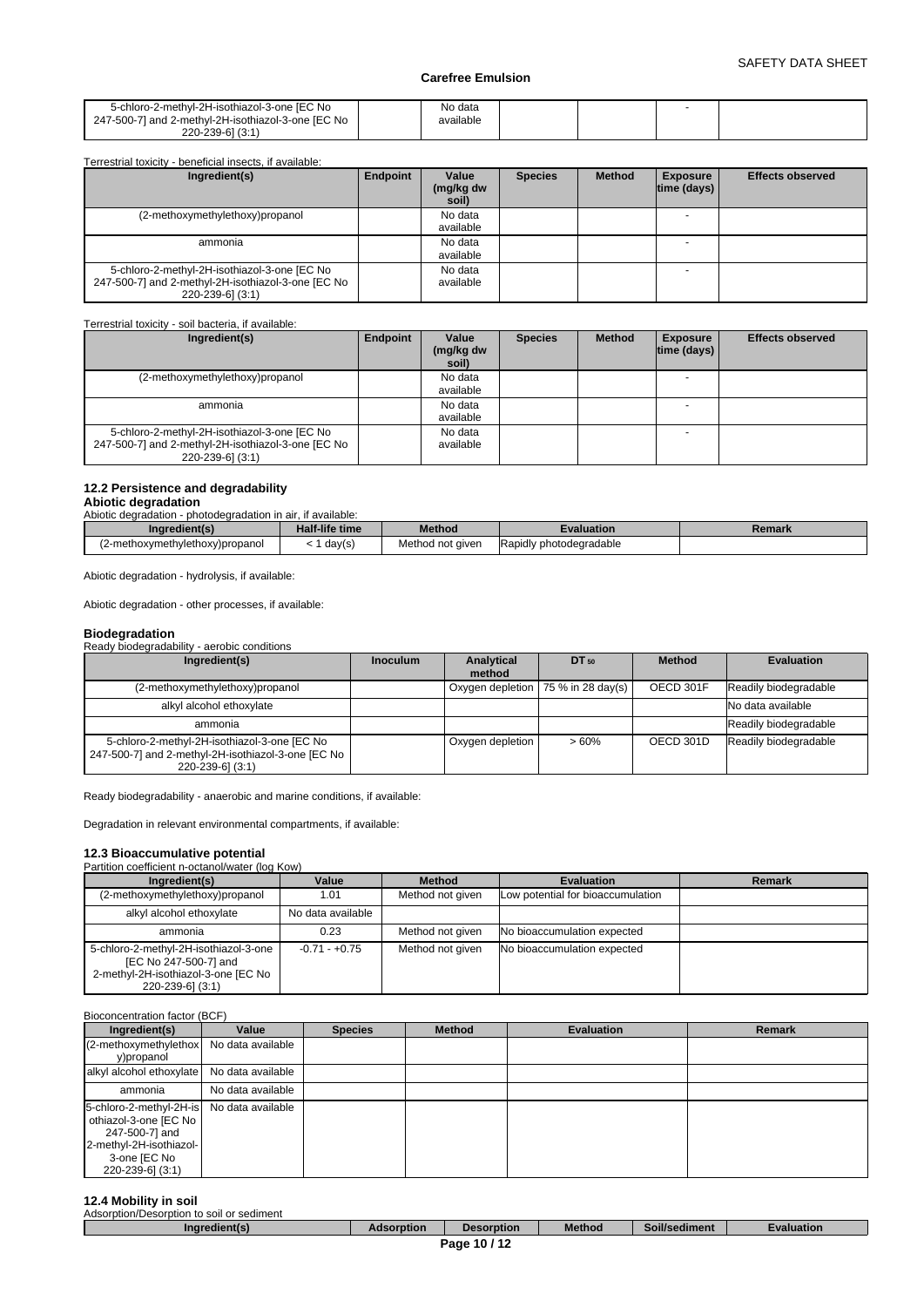|                                                                                                                          | coefficient<br>Log Koc | coefficient<br>Log Koc(des) | type |                                               |
|--------------------------------------------------------------------------------------------------------------------------|------------------------|-----------------------------|------|-----------------------------------------------|
| (2-methoxymethylethoxy)propanol                                                                                          | No data available      |                             |      | High potential for mobility in<br><b>Isoi</b> |
| alkyl alcohol ethoxylate                                                                                                 | No data available      |                             |      |                                               |
| ammonia                                                                                                                  | l No data available    |                             |      | Low mobillity in soil                         |
| 5-chloro-2-methyl-2H-isothiazol-3-one [EC No<br>247-500-7] and 2-methyl-2H-isothiazol-3-one [EC No  <br>220-239-6] (3:1) | No data available      |                             |      |                                               |

#### **12.5 Results of PBT and vPvB assessment**

Substances that fulfill the criteria for PBT/vPvB, if any, are listed in section 3.

#### **12.6 Other adverse effects**

No other adverse effects known.

## **SECTION 13: Disposal considerations**

**13.1 Waste treatment methods Waste from residues / unused products:**

The concentrated contents or contaminated packaging should be disposed of by a certified handler or according to the site permit. Release of waste to sewers is discouraged. The cleaned packaging material is suitable for energy recovery or recycling in line with local legislation. **European Waste Catalogue:** 16 03 06 - organic wastes other than those mentioned in 16 03 05.

**Empty packaging**

**Recommendation:** Dispose of observing national or local regulations. **Suitable cleaning agents:** Water, if necessary with cleaning agent.

## **SECTION 14: Transport information**

#### **ADR, RID, ADN, IMO/IMDG, ICAO/IATA**

**14.1 UN number:** Non-dangerous goods

- **14.2 UN proper shipping name:** Non-dangerous goods
- **14.3 Transport hazard class(es):** Non-dangerous goods
- **Class:** -

## **14.4 Packing group:** Non-dangerous goods

**14.5 Environmental hazards:** Non-dangerous goods

**14.6 Special precautions for user:** Non-dangerous goods

**14.7 Transport in bulk according to Annex II of MARPOL 73/78 and the IBC Code:** The product is not transported in bulk tankers.

## **SECTION 15: Regulatory information**

#### **15.1 Safety, health and environmental regulations/legislation specific for the substance or mixture**

**Authorisations or restrictions (Regulation (EC) No 1907/2006, Title VII respectively Title VIII):** Not applicable.

#### **15.2 Chemical safety assessment**

A chemical safety assessment has not been carried out on the mixture

## **SECTION 16: Other information**

*The information in this document is based on our best present knowledge. However, it does not constitute a guarantee for any specific product features and does not establish a legally binding contract*

**MSDS code:** MSDS6826

**Version:** 05.0 **Revision:** 2015-04-05

#### **Reason for revision:**

Overall design adjusted in accordance with Amendment 453/2010, Annex II of Regulation (EC) No 1907/2006, This data sheet contains changes from the previous version in section(s):, 3

#### **Classification procedure**

The classification of the mixture is in general based on calculation methods using substance data, as required by Regulation (EC) No 1272/2008. If for certain classifications data on the mixture is available or for example bridging principles or weight of evidence can be used for classification, this will be indicated in the relevant sections of the Safety Data Sheet. See section 9 for physical chemical properties, section 11 for toxicological information and section 12 for ecological information.

#### **Full text of the R, H and EUH phrases mentioned in section 3:**

• H301 - Toxic if swallowed. • H302 - Harmful if swallowed

• H311 - Toxic in contact with skin.

• H314 - Causes severe skin burns and eye damage.

• H317 - May cause an allergic skin reaction.

• H318 - Causes serious eye damage.

• H331 - Toxic if inhaled.